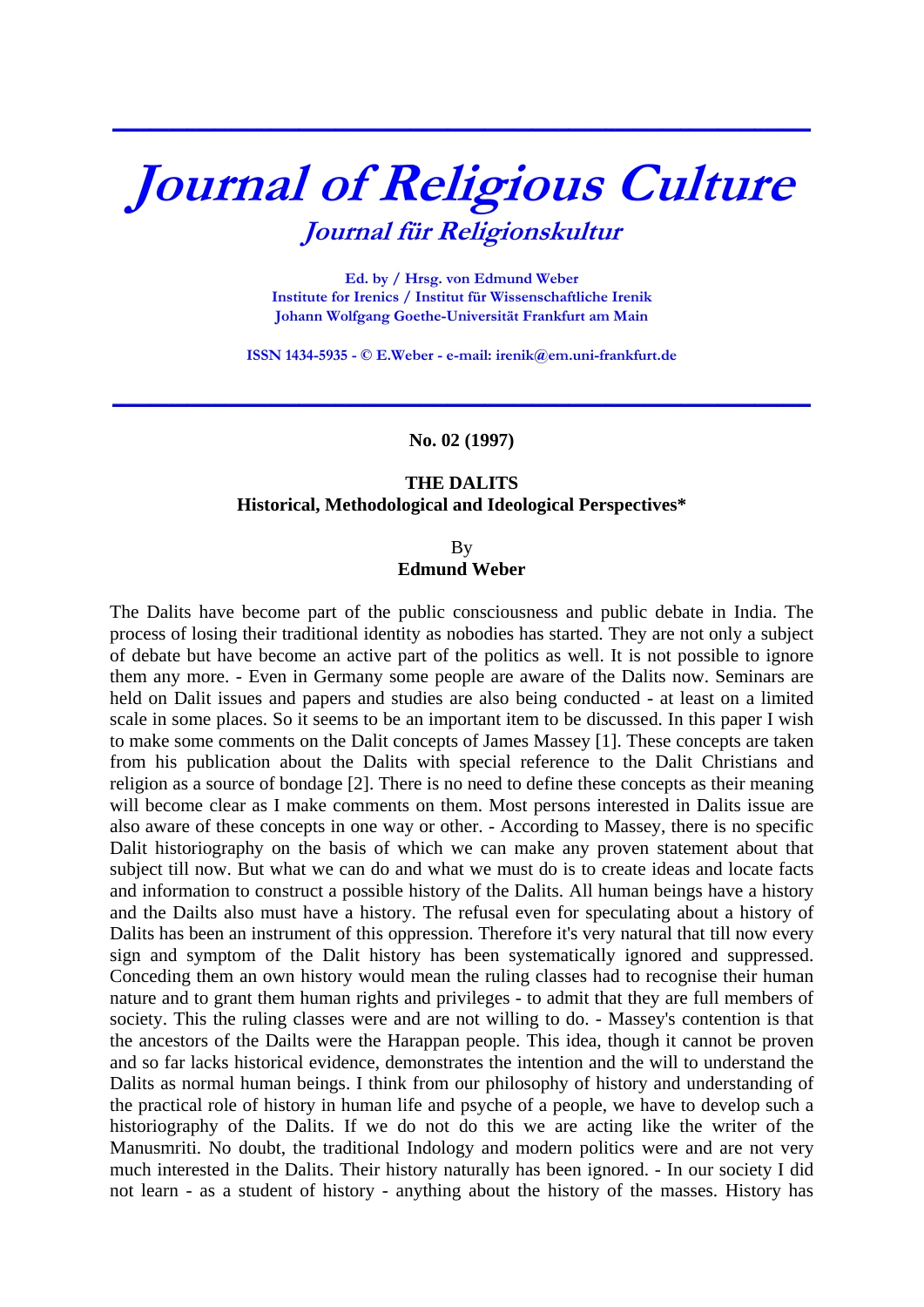always been written from the point of view and about the lives of the emperors, kings, bishops, generals etc. The members of the ruling classes or the prominent individuals in the bourgeois age have been the subject of history. All these people belonged to the higher order or varnas, by birth or by success. - But later the German historiography learnt a little bit about the importance of the study of the mass movements. This wing of our historiography we call social history. The Marxist historiography reinforced this understanding of history. The masses not only have had their own history but they also made history and, in reality the ruling classes are the products and functions of the mass society. - I think it is absolutely necessary to produce more ideas of the Dailts history, of the historical works of the masses in India. Otherwise we cannot understand the real history of India at all. - Today we know something about the minorities of the ruling classes. But to begin to explore something unknown you have to invent ideas, concepts and frameworks to begin the process of exploration. Our academic research in this field is not willing to make hypothetical inventions. Ninety nine percent of the theses produced in our universities are repetition of the old stories of those people who were interested in defending their class privileges and powers. But James Massey's idea of the Harappan Dalits, opens a broad field of a new historiography. It is a big merit for the Indian historiography, even if at last his thesis would be wrong. The Harappan theory performs a very real, essential and political function: it stops the ignoring theory of the so called non-historical existence of the Dalits at all. - The uprising of the concept of historization of the Dalits does not occur by chance. It starts at the very moment when the Dalits start to make history consciously and struggle to make politics according to their own necessities and interests. The real awakening of the Dalits today creates that new historiographical interest and that historiographical interest is the surest symptom that the Dalits are leaving their historical unconsciousness. The political revolution of the West European bourgeoisie started with the creation of the critical historiography - especially with the very critical Bible research. Their historical function has been the destruction of the religious legitimization of the feudal society. The Dalit historiography has to destroy the legitimization of the hierarchical varna system. - Some historical sources tell us about the old Dalits living in the post-Harappan era, such as the Rigveda. Massey has mentioned the fight of the Aryans and the Dasyus. The interesting point in the traditional interpretation of that fight consists in interpreting the sources in a moralistic and individualistic way - as a fight of good and bad within the individual. The symbolist interpretation of the social history not only means the dehistorization of the Dalits, but also of the old Aryan winners too. Their so-called successors and descendants covered their own history. They started to divinize and mythologize their actual social conditions. But this divinization or, as Karl Marx says, mystification of their own higher social position means dehistorization or dehumanization of the twice-born, particularly the brahmins and kshatriya too. They cannot understand any more that their social position and power is the result of very human victories of their very human forefathers and ancestors. This is the reason that they are afraid of the power of the Dalits. It also makes them aware of the fact that they themselves are weak and superfluous. Their only chance to perpetuate their privilege was and is to control the consciousness of the Dalits. The usual moral and individualistic interpretation is one way to close the door of understanding history - the history of Dalits as well as of the oppressors and the reason why the transient character of societies vanished. - If the Gods or the Divine have established the concrete social system, then the ruling classes are very weak, their superiority does not depend on their actual power. It depends on the manipulation of the consciousness. The consequence of this situation is the immobility of the society. The practical conclusion of this consciousness concept is clear: change the consciousness of the people, that is enough - and then the historical change of the society can be done peacefully - fight isn't necessary anymore. - It is interesting to see that the bourgeois interpretation of the Bible stories was moralistic and individualistic too. And now a days we see the predominance of a more social interpretation.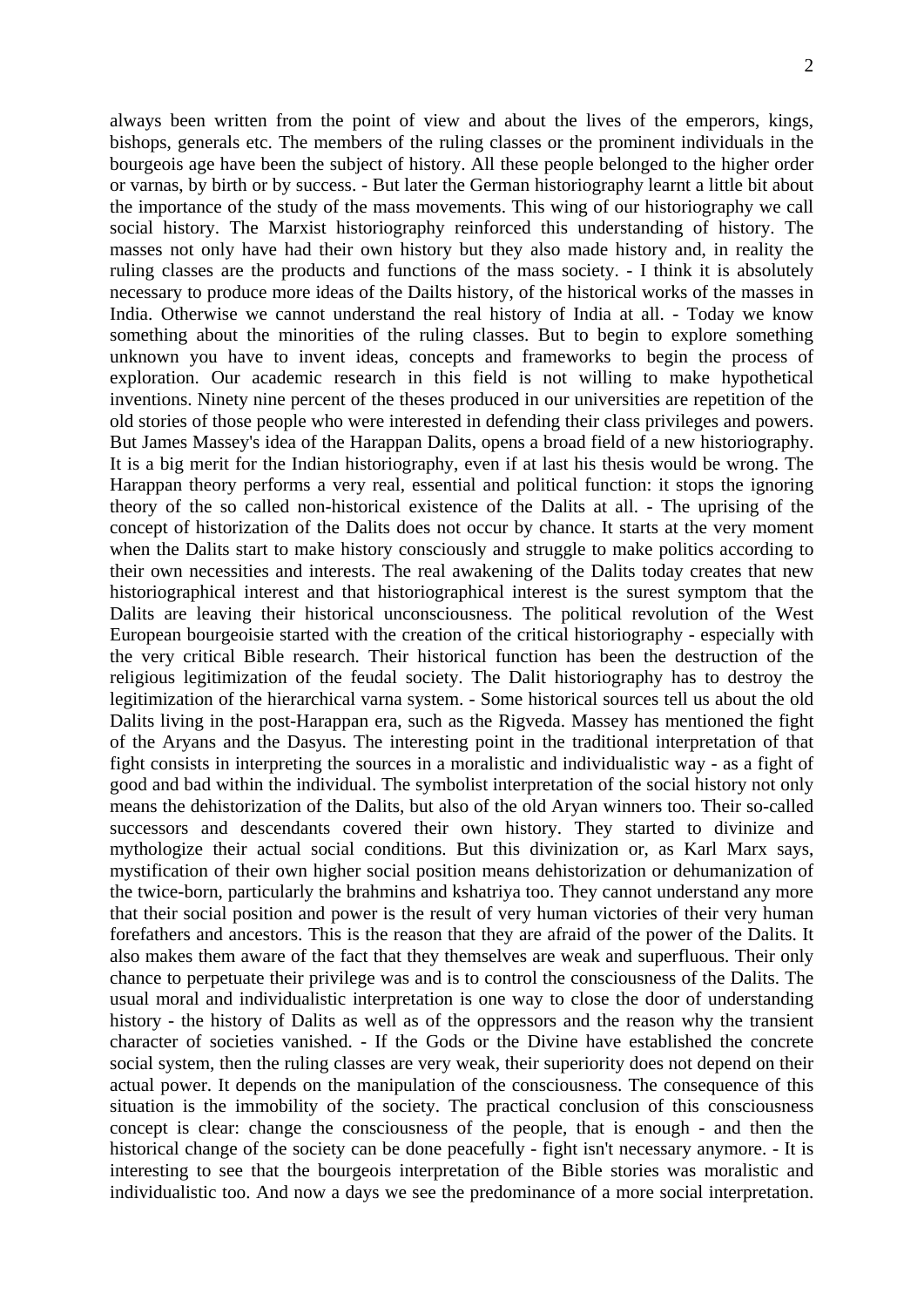Now we realize that the Bible was misused as a moral code for bourgeois purposes by bourgeois individuals. Serious historical interpretation means the radical demythologization of human history, the humanization of human work. - The weakness of the ruling class in India started very early - proved by the varna-ideology and the Bhakti religion. The Bhagavad Gita is nothing else than a social history - in fact, a historical compromise between the upper and the lower jatis; everybody can get salvation by Bhakti, but the worldly existence and the social order and structure must not be changed. To get salvation means to be human being, to have a soul. The Bhaktireligion gave the lower caste people the feeling of being human beings. The Indian ethical Bhakti movement has its counter part in the West: Christianity propagating the idea that all are equal in Christ, but unequal in the world: the slave should not change his external social condition. - When the Buddhist, Hindu and other Indian traditions say, that the Chandala has created his actual social position by himself, they argue defensively; anymore human victors have thrown down, have given them by their own power that low status-not even the gods have the power to do that. But the dialectical dynamics of the karma-samsara-doctrine have their own conclusions: 1. All Dalits are souls; 2. souls are masters of their fortune and 3. the Dalits can change their conditions. The ruling class cannot say anymore : these are soulless beings, they are not human beings, they are underdogs. They can only say, their karmic situation, their present existence differs from that of other jatis and varnas. But this does not stay like this all the time. There is a possibility of change and the manager of that change is nobody else than the Dalit himself. No brahmin, no god, no Bhagavata Purana, no Christ can help him. He has to take his fate into his own hands. - Let me add another idea to this point - the idea of Brahmasutra and Shaiva doctrine that there is the possibility to destroy, to burn the whole karmaphala of the past, present and future at once by strong penances or sudden illumination. This is the next step. It is the predecessor of Dalit liberation, it is once more an ideological drawback for the ruling class. - And the medieval Bhakti is the last stop. Here you know the ruling ideologists lost their dominance of interpretation of the Holy Texts, they had to face competition from non-brahminical pujaris and what is most important, everybody including Dalits can get salvation in their lifetime, not just the elected religious specialists. It is the utopian imagination of liberation from samsara in this lifetime. - People produced the formal shape of the destruction of the automatically working system of karma-samsara ideology. Caste-status can be changed in *this* life. In this regard these ideas are not illusionary but predecessors of illumination and enlightenment. It is the beginning of the worldly liberation of the Dalits as well as the other oppressed jatis, but expressed in traditional terms. Medieval bhakti completed that process by saying that everybody could get salvation as a normal member of society; it was no longer necessary to be a brahmin or sanyasin. - Another important idea that I found in the thesis of James Massey was h is assertion that the caste system is not a religious but a pre-religious, a secular one. He shows that every Indian religion was and still is more or less obedient to that system even today. There is only a difference between those religions such as Hinduism and Buddhism which do not deny their involvement in the caste system and those religions which declare themselves as egalitarian communities but follow uncontrolled and unreflected that system. - And last not least: If those religions which declare that all beings are equal and the same including the highest God, then brahminism is the most egalitarian religion. - It is really a great academic merit that James Massey stresses the fact that the caste-system is an all pervading structure in Indian society. So people coming from all the religious traditions can together fight that system. They will not be divided by the hypocritical ideology of egalitarianism. The use of this ideology is only to divide the people and to make the religious Hindu the bogeyman. - Let me add another remark: It is absolutely necessary to make a clear distinction between the concepts of 'casteless' and of 'secular' society. A secular society is not automatically casteless. It is only casteless if it destroys that very secular caste system. Religion can not destroy that secular system and history has shown this fact very clearly. The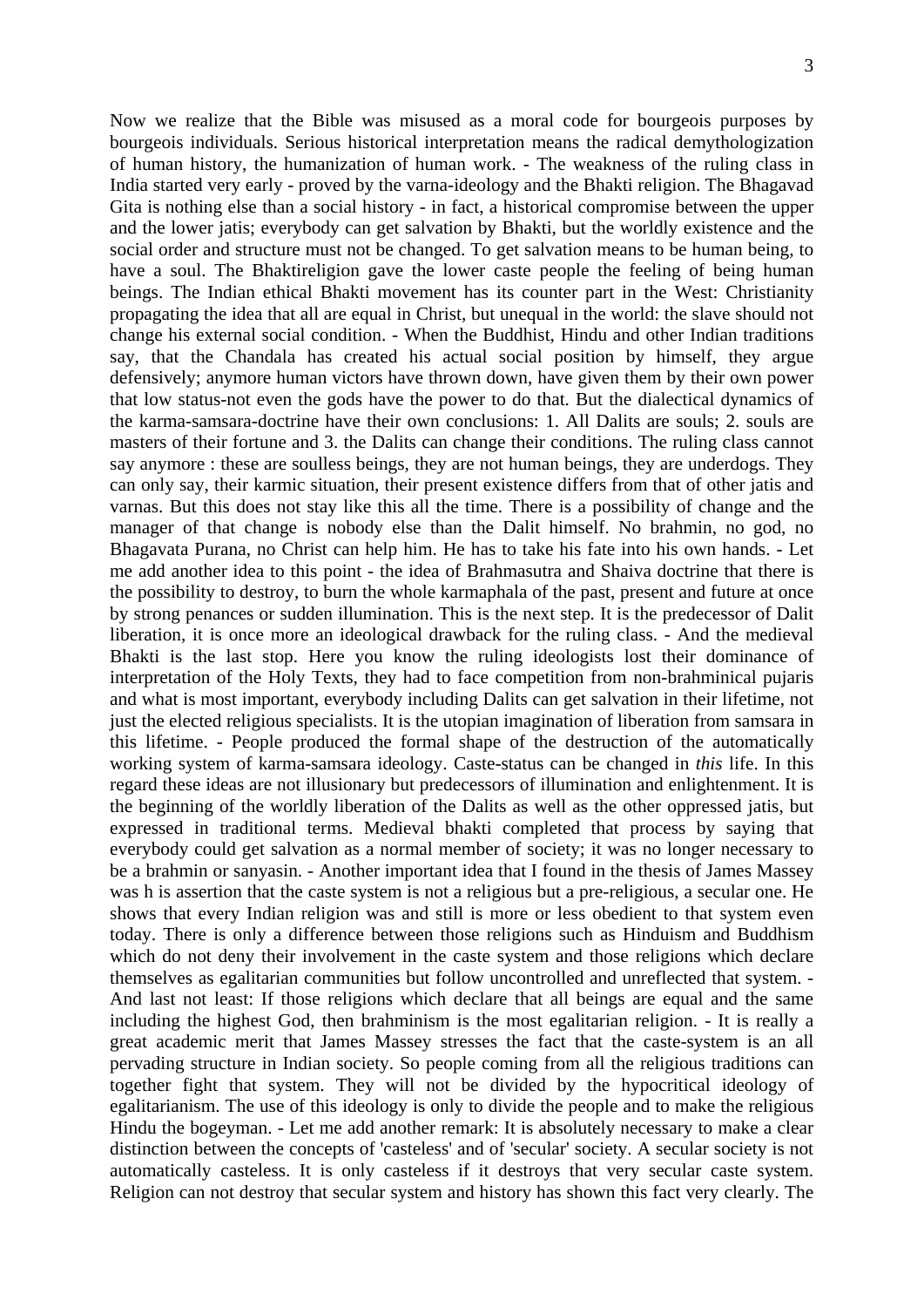secular caste system is too powerful; it will, as long as it functions, threaten and pervert all religions and subdue all religious communities. - Let me make another additional remark about the concept of so-called re-Hinduization. This concept maintains that the caste system has been produced and is still maintained by the Hindu religion. Therefore all the religions which actually follow the caste system against their ideals are re-Hinduized. I have two questions regarding this: Did there ever exist any religious community in India without the caste system? I don't know any community which successfully eradicated the caste system; no doubt that they could change religion or even profession. - Also if the caste system would be a product of Hindu religion as such, why do we find those hierarchical systems in Europe and other non-Indian societies too? But as a church historian I can not remember any Hindu missionary in Europe until the twentieth century. - I do not understand why the real varnasystem in Europe together with its theological justification is not really and effectively a subject of Christian theological debate particularly in India? The separation of table and bed between the hierarchically constituted orders has been absolute and was constituted by birth in the European society. Even at the end of the nineteenth century an imperial prince of Austria lost all his heritage and even his name when he married a woman of the middle class. And every religion in Europe has been involved in the justification and legitimization of its feudal system. They were justifying and even defending the western varna society. The French Revolution, particularly the deistic and anti-clerical party changed the political system and not any of the religious denominations present in Europe. - James Massey is absolutely right in saying that the Christian missionaries in India did not change the social conditions of the converted people. This is because they came from a caste structured western society and didn't feel the need to change the caste conditions of the converted ones. But here I want to add one point. The Lutheran missionaries did not bring, as James Massey is saying, 'halfsalvation' to the Indian converts. They brought 'whole salvation' but according to their own understanding of salvation. As Lutherans they knew that the organization of worldly affairs did not belong to their proper office as missionaries, because their proper job was to preach the gospel and to administer the sacraments. But the organization of the whole of human nature belongs to the worldly authorities; whoever has taken over the worldly 'regiment'. These people are officers of the so called law which regulates in the name of God all the relations between human beings and even the relationship of human beings to God. The legitimate means of that organization is human reason only, not special acts of God's will. - I think these Lutheran missionaries saw the social system at home being very similar to the Indian, therefore they were not very aggressive against the caste order. They were very serious, true and honest, not hypocrites preaching an ideal Christianity which was not realized in their home countries. In the understanding of the Lutheran missionaries therefore preaching the Gospel was the predominant task of the church and to interfere in the social conditions in India not very necessary. - The neo-Calvinists and then the neo-Lutheran tradition of the nineteenth century confused gospel and law. Due to this confusion social organization became a religious theocratic affair. They said that western civilization (but an idealized one) is the kingdom of God on earth. They started to identify the religious community with the worldly community. As bourgeois people, they destroyed the solidarity of jatis but did not give back a true sense of solidarity to their poor followers. They made them still more helpless individuals who would accept their colonial rulers. The problem is that they declared concrete political systems and programs as an immediate concretization of God's will. And if you have the power to declare that everybody has to obey you and none is allowed to question your ideology and political ideas, then this is the consequence. These kind of missionaries have become real neo-brahmins divinizing their colonial kshatriya brothers and their own monopoly and dominance in interpreting the social truth. Even today we see that this brahminization of politics is in power. - Another item is the question of what is theology. James Massey says that Indian theology is recasting old brahminical subjects and is using the